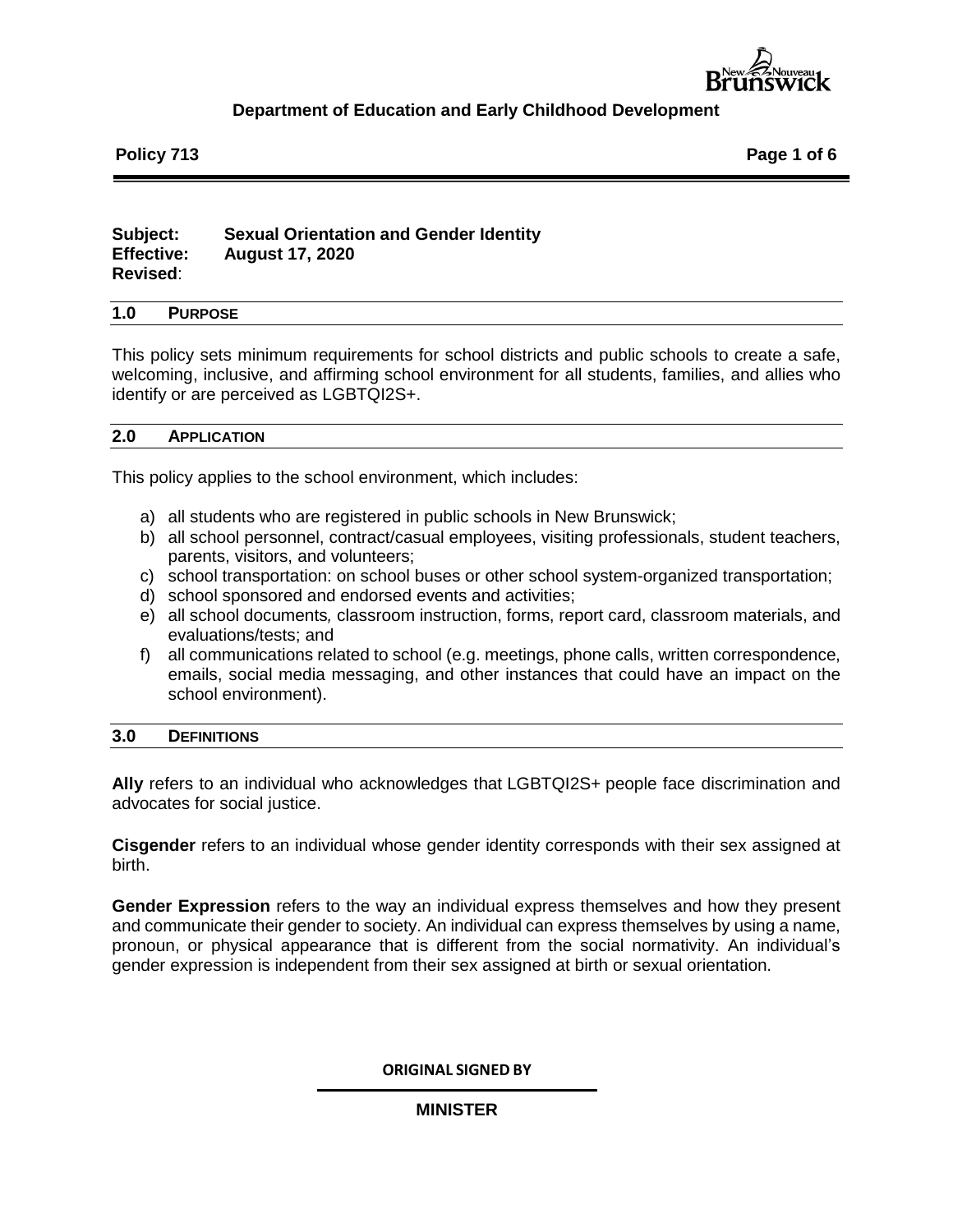

**Policy 713 Page 2 of 6**

**Gender Identity** refers to an individual's internal sense of their gender, which may or may not align with their sex assigned at birth and is not visible to others.

**Homophobia/transphobia** refers to negative attitudes, feelings, discrimination, and behaviours towards individuals who identify or are perceived to be a member of the LGBTQI2S+ community.

**Legal name** refers to the name that appears on a birth certificate.

**LGBTQI2S+** is a commonly used acronym that represents different identities within society. The acronym refers to an individual who identifies as: lesbian, gay, bisexual, transgender, queer, intersex and two-spirited. The acronym ends with a plus symbol to reflect that in society there are many more identities that could be represented.

**Members of the school environment** refer to all students who are registered in the public school system in New Brunswick, all school personnel, contract and casual employees, visiting professionals, student teachers, parents, visitors, and volunteers.

**Non**-**binary gender** refers to an individual whose gender identity is neither exclusively male nor female or is in between or beyond both genders.

**Parents** refer to parents or guardians, as defined in the *Education Act*.

**Preferred first name** refers to a name that has been identified by a transgender or non-binary student to be used in place of their legal first name.

**Preferred pronoun** refers to a pronoun that has been identified by a transgender or non-binary student that aligns with their gender identity.

**Sexual orientation** refers to an individual's psychological, emotional and/or sexual attraction towards another person.

**Students** refer to pupils, as defined in the *Education Act*.

**School Personnel** as defined in the *Education Act*. For the purpose of this policy, school personnel also includes volunteers.

**Transgender** refers to an individual who does not identify either fully or in part with the gender associated with their sex assigned at birth.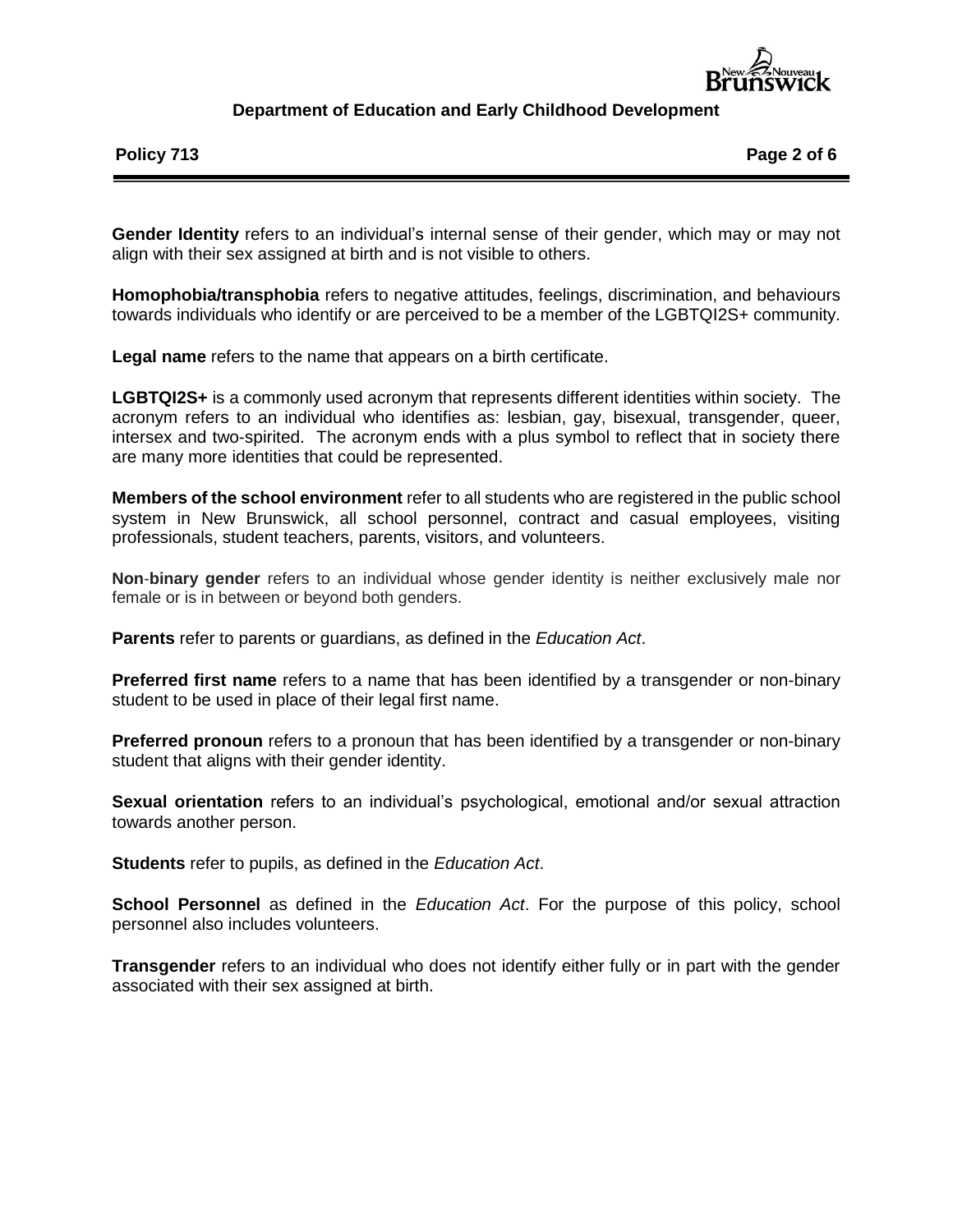

## **4.0 LEGAL CONSIDERATIONS AND AUTHORITY**

## *[Education Act](http://laws.gnb.ca/en/deplinks?subjectnumber=7)*, section 6

*The Minister…*

*b.2) may establish provincial policies and guidelines related to public education within the scope of this Act […]*

## *[Education Act,](http://laws.gnb.ca/en/deplinks?subjectnumber=7)*

Subsection 13(1)(e) and 13(3), Roles of parents

Subsection 27(1), Duties of Teachers

Subsection 48(2)(b), Duties of Superintendent

Paragraphs 28(2)(c),28(2)(e) and 28(2)(h), Duties of Principals

Paragraphs 33(1.1), Duties of Parent School Support Committees

Paragraphs 36.9(5)(a) and (b), Duties of the District Education Council

### **5.0 GOALS / PRINCIPLES**

The Department of Education and Early Childhood Development (EECD) believes:

- **5.1** All members of the school environment have the right to self identify and express themselves without fear of consequences and with an expectation of dignity, privacy, and confidentiality;
- **5.2** All members of the school environment have the right to learn and work together in an atmosphere that is respectful and free from harassment and discrimination;
- **5.3** It is important that all students have a sense of belonging and connection to their school environment. Students should feel that they are supported by school personnel;
- **5.4** School personnel will create a culture whereby LGBTQI2S+ students see themselves and their lives positively reflected in the school environment;
- **5.5** It is important to collaborate with community stakeholders to support the needs of all LGBTQI2S+ members of the school environment; and
- **5.6** Support groups such as Gender and Sexuality Alliances (GSA) are important and provide a safe space for students. Gender and Sexuality Alliance and school personnel will work together to create a safe and inclusive school environment for LGBTQI2S+ students.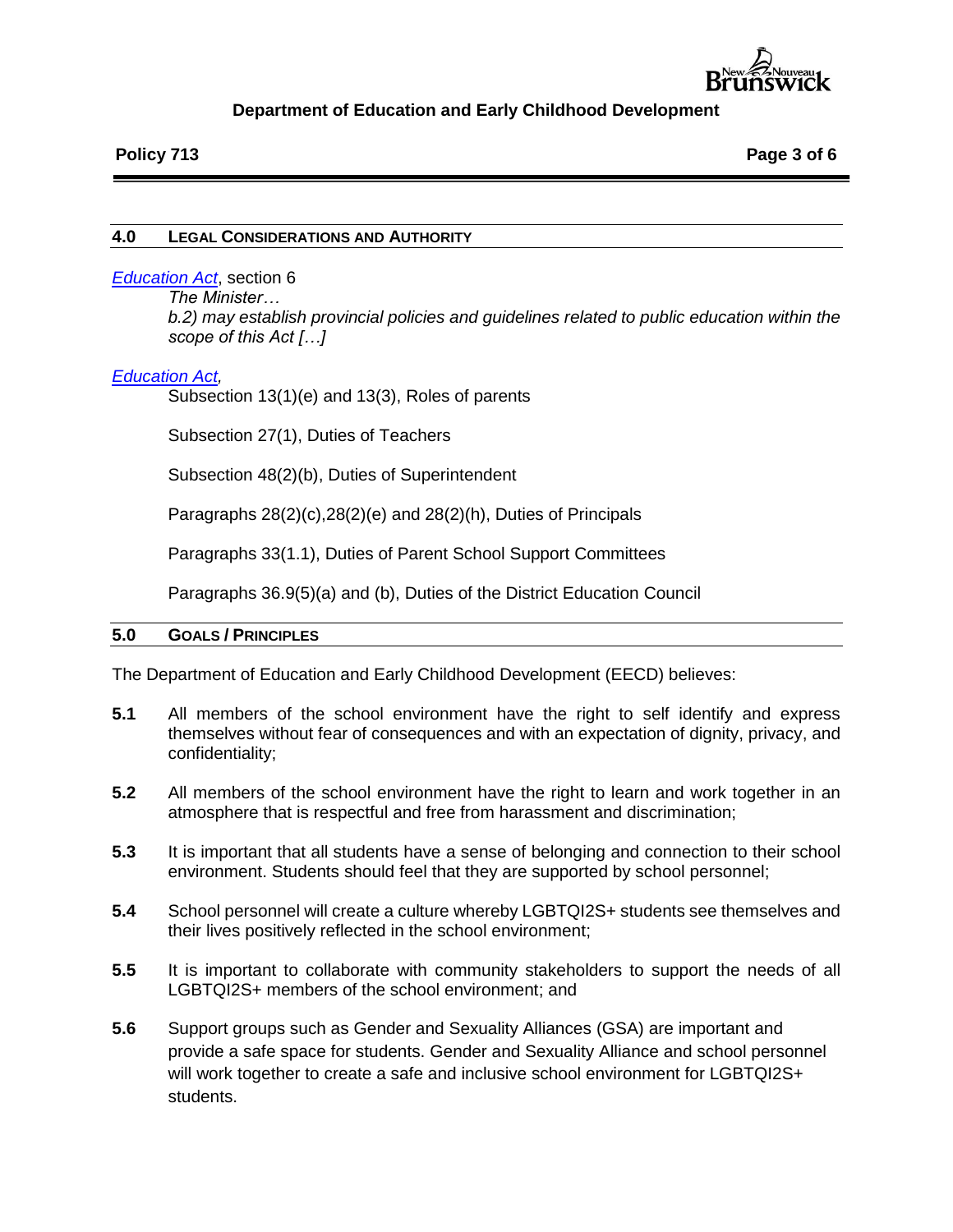

## **6.0 REQUIREMENTS / STANDARDS**

# **6.1 Supportive School Environment**

- **6.1.1** The school principal will ensure that all members of the school environment are aware of the requirements set out in this policy.
- **6.1.2** School personnel will ensure that the school environment respects student's right to self-identify, and appropriate measures are in place to protect personal information and privacy.
- **6.1.3** EECD and school districts will provide professional learning opportunities to school personnel to understand and support the needs of LGBTQI2S+ students.
- **6.1.4** Homophobic/transphobic language, behaviour, or discrimination towards a member of the school environment will not be tolerated and will be immediately reported to the principal or designate. All allegations will be taken seriously and dealt with in a timely and effective manner as per Policy 703 – [Positive Learning](https://www2.gnb.ca/content/dam/gnb/Departments/ed/pdf/K12/policies-politiques/e/703A.pdf)  [and Working Environment.](https://www2.gnb.ca/content/dam/gnb/Departments/ed/pdf/K12/policies-politiques/e/703A.pdf)
- **6.1.5** All students will be able to participate in curricular, co-curricular, and extracurricular activities that are safe, welcoming, and consistent with their gender identity.
- **6.1.6** EECD, school districts, and school personnel will ensure that classroom materials and activities contain positive and accurate information related to sexual orientation and gender identities.
- **6.1.7** EECD, school districts, and schools will strive to use inclusive and gender-neutral language when communicating with members of the school environment. This includes: classroom instruction, classroom materials, school and school district newsletters, forms, social media, emails, phone calls, and meetings.

## **6.2 Supportive Alliances**

- **6.2.1** All schools will have a designated member of the school environment to act as an advocate for students who identify as LGBTQI2S+ and their families.
- **6.2.2** The school principals and school personnel will support the establishment of a Gender Sexuality Alliance and will support any events and activities organized by the group.
- **6.2.3** Gender Sexuality Alliance membership does not require parental consent and privacy and confidentiality will be respected.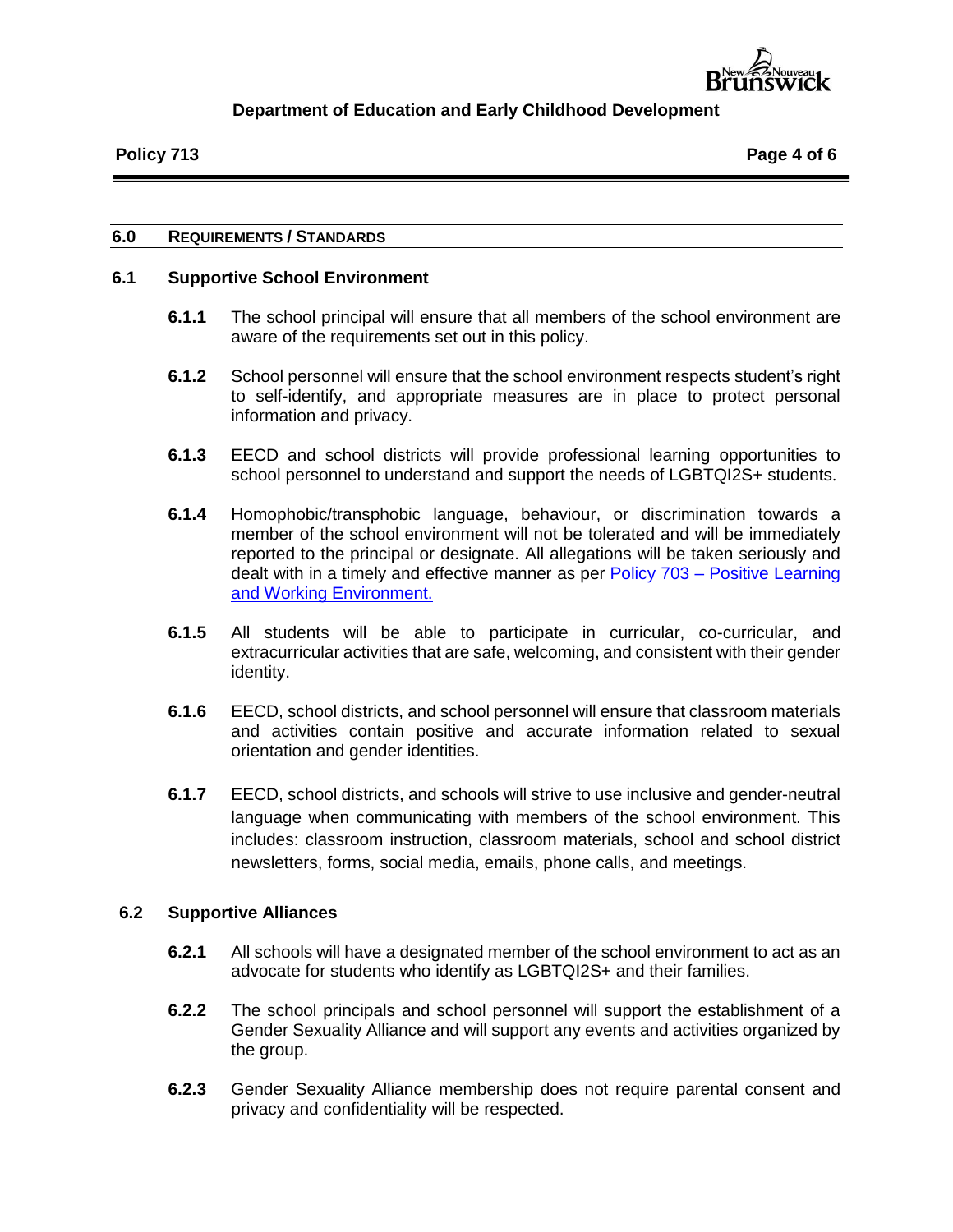

## **6.3 Self-identification**

- **6.3.1** School personnel will consult with a transgender or non-binary student to determine their preferred first name and pronoun(s). The preferred first name and pronoun(s) will be used consistently in ways that the student has requested.
- **6.3.2** Transgender or non-binary students under the age of 16 will require parental consent in order for their preferred first name to be officially used for recordkeeping purposes and daily management (EECD, school district, and school software applications, report cards, class lists, etc.).

Before contacting a parent, the principal must have the informed consent from the student to discuss their preferred name with the parent. If it is not possible to obtain parental consent for the use of the preferred first name, a plan will be put in place to support the student in managing the use of the preferred name in the learning environment..

# **6.4. Universal Spaces**

- **6.4.1** All students will have access to washroom facilities that align with their gender identity. The washroom facilities will be available to all students in a nonstigmatizing manner.
- **6.4.2** All schools will have at least one, universal washroom facility that is accessible at all times.

## **7.0 GUIDELINES / RECOMMENDATIONS**

- **7.1** Where possible, schools are encouraged to provide more than one, universal washroom facility that is accessible at all time.
- **7.2** Superintendents will make reasonable efforts to support students who request to transfer schools due to reasons relating to their sexual orientation, gender identity, and gender expression.
- **7.3** Where possible, student should have access to accommodations that align with their gender identity when travelling off school property. This includes field trips, co-curricular and curricular activities, travelling for competition, or events at another school, etc.